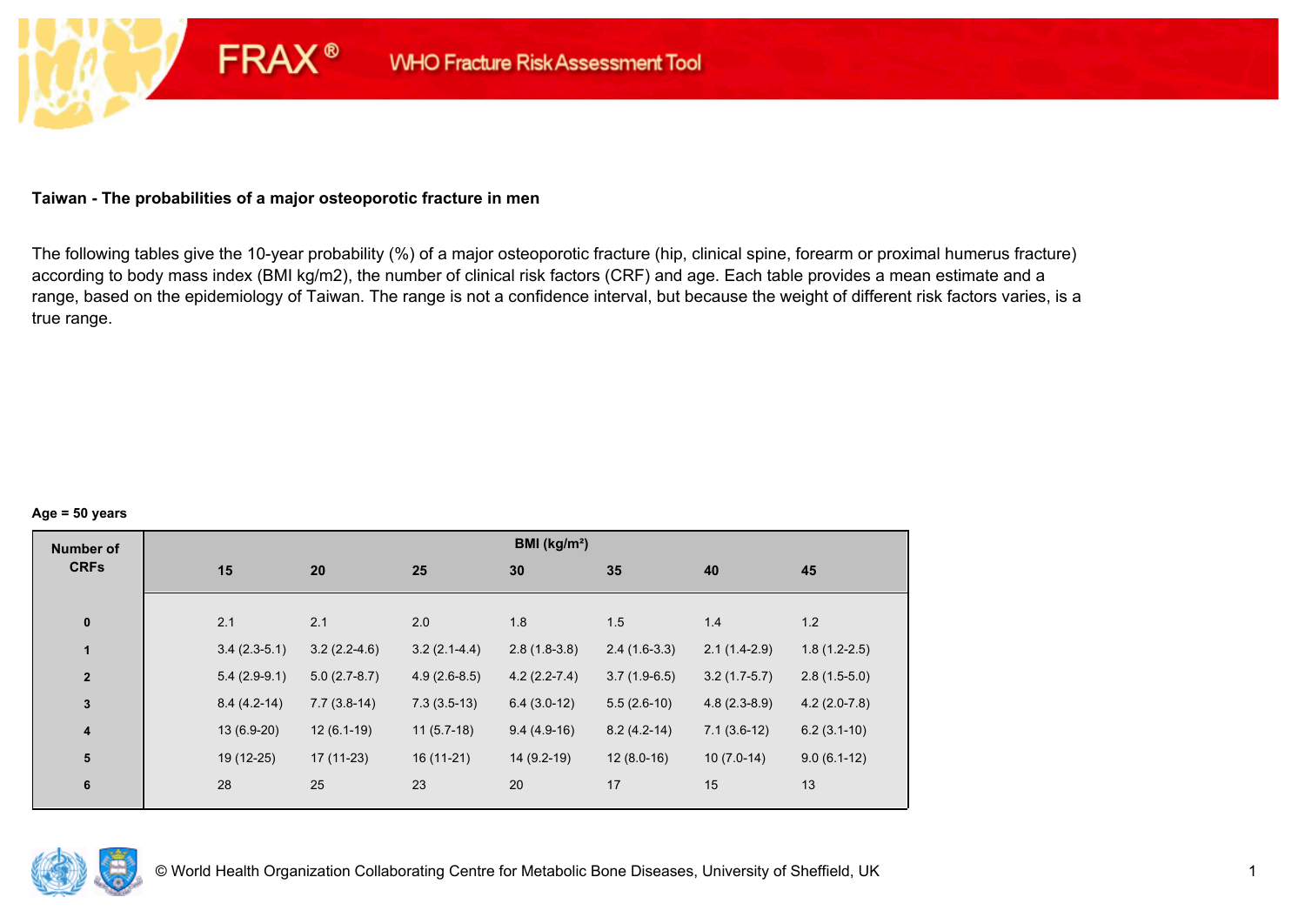# **Age = 55 years**

**FRAX®** 

| <b>Number of</b> |                |                |                | BMI ( $kg/m2$ ) |                |                  |                |
|------------------|----------------|----------------|----------------|-----------------|----------------|------------------|----------------|
| <b>CRFs</b>      | 15             | 20             | 25             | 30              | 35             | 40               | 45             |
|                  |                |                |                |                 |                |                  |                |
| $\bf{0}$         | 2.9            | 2.7            | 2.7            | 2.3             | 2.0            | 1.8              | 1.5            |
| $\mathbf{1}$     | $4.6(3.2-6.8)$ | $4.3(2.9-6.1)$ | $4.1(2.8-5.7)$ | $3.6(2.4-4.9)$  | $3.1(2.1-4.2)$ | $2.7(1.8-3.7)$   | $2.3(1.6-3.2)$ |
| $\overline{2}$   | $7.3(4.1-12)$  | $6.6(3.7-11)$  | $6.3(3.4-11)$  | $5.5(2.9-9.3)$  | $4.7(2.5-8.1)$ | $4.1(2.2 - 7.1)$ | $3.5(1.9-6.2)$ |
| $\mathbf 3$      | $11(6.1-18)$   | $10(5.3-17)$   | $9.5(4.8-17)$  | $8.2(4.1-14)$   | $7.1(3.5-13)$  | $6.1(3.0-11)$    | $5.3(2.6-9.6)$ |
| 4                | $17(9.9-25)$   | $15(8.6-23)$   | 14 (7.7-22)    | $12(6.6-19)$    | $10(5.6-17)$   | $9.0(4.8-15)$    | $7.8(4.1-13)$  |
| ${\bf 5}$        | 25 (16-32)     | 22 (14-29)     | $20(14-27)$    | $17(12-23)$     | 15 (10-20)     | $13(8.9-18)$     | $11(7.7-15)$   |
| 6                | 35             | 31             | 28             | 25              | 21             | 18               | 16             |
|                  |                |                |                |                 |                |                  |                |

### **Age = 60 years**

| <b>Number of</b>        |                |                |                | BMI ( $kg/m2$ ) |                |                |                |
|-------------------------|----------------|----------------|----------------|-----------------|----------------|----------------|----------------|
| <b>CRFs</b>             | 15             | 20             | 25             | 30              | 35             | 40             | 45             |
|                         |                |                |                |                 |                |                |                |
| $\bf{0}$                | 4.0            | 3.7            | 3.5            | 3.1             | 2.6            | 2.3            | 2.0            |
| $\mathbf{1}$            | $6.3(4.4-9.1)$ | $5.8(4.0-8.0)$ | $5.5(3.7-7.3)$ | $4.7(3.2-6.3)$  | $4.0(2.7-5.4)$ | $3.5(2.3-4.7)$ | $3.0(2.0-4.0)$ |
| $\overline{2}$          | $9.8(5.9-15)$  | $8.8(5.1-14)$  | $8.3(4.7-14)$  | $7.1(4.0-12)$   | $6.1(3.4-10)$  | $5.3(2.9-8.9)$ | $4.5(2.5-7.7)$ |
| $\mathbf{3}$            | $15(9.0-22)$   | $13(7.6-21)$   | $12(6.7-21)$   | $11(5.6-18)$    | $9.1(4.8-16)$  | $7.8(4.1-13)$  | $6.7(3.5-12)$  |
| $\overline{\mathbf{4}}$ | $22(14-31)$    | 19 (12-29)     | 18 (11-27)     | $15(9.0-24)$    | $13(7.6-21)$   | $11(6.4-18)$   | $9.8(5.4-16)$  |
| 5                       | $30(21-38)$    | 28 (19-35)     | $25(18-33)$    | 22 (16-29)      | 19 (13-25)     | 16 (11-22)     | 14 (9.8-19)    |
| 6                       | 41             | 38             | 35             | 31              | 26             | 23             | 20             |
|                         |                |                |                |                 |                |                |                |

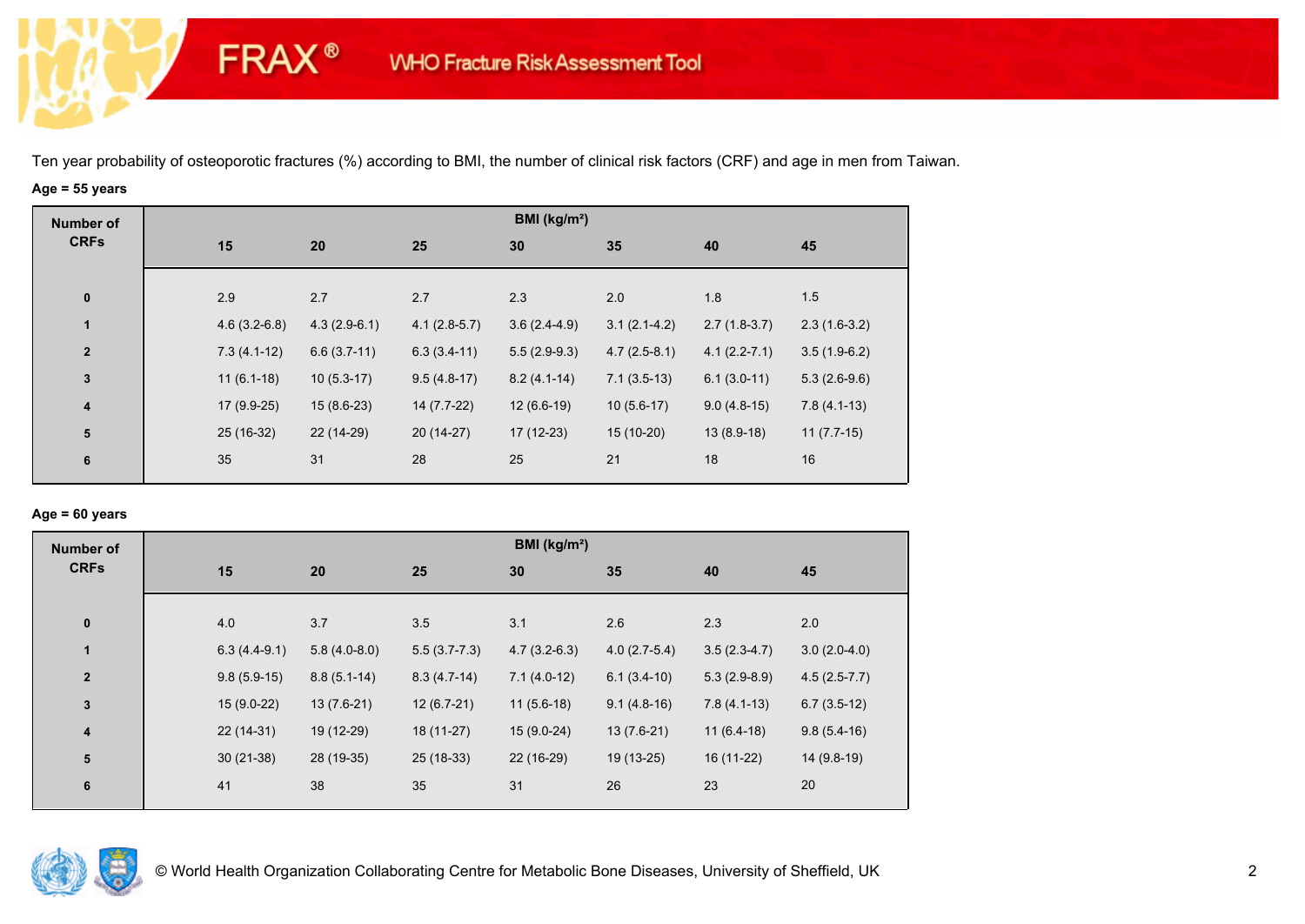# **Age = 65 years**

**FRAX®** 

| <b>Number of</b> |               |               |                | BMI ( $kg/m2$ )  |                |                |                |
|------------------|---------------|---------------|----------------|------------------|----------------|----------------|----------------|
| <b>CRFs</b>      | 15            | 20            | 25             | 30               | 35             | 40             | 45             |
|                  |               |               |                |                  |                |                |                |
| $\bf{0}$         | 5.4           | 4.8           | 4.5            | 3.8              | 3.3            | 2.8            | 2.4            |
| $\mathbf{1}$     | $8.4(6.1-11)$ | $7.5(5.3-10)$ | $6.9(4.8-9.0)$ | $5.8(4.1 - 7.7)$ | $5.0(3.4-6.5)$ | $4.2(2.9-5.6)$ | $3.6(2.5-4.8)$ |
| $\overline{2}$   | $13(8.3-18)$  | $11(7.0-17)$  | $10(6.2-16)$   | $8.8(5.2-14)$    | $7.5(4.3-12)$  | $6.4(3.7-10)$  | $5.4(3.1-8.9)$ |
| $\mathbf 3$      | 19 (12-26)    | $17(11-25)$   | $15(9.0-24)$   | $13(7.5-21)$     | $11(6.3-18)$   | $9.4(5.3-15)$  | $8.0(4.4-13)$  |
| 4                | 26 (18-36)    | 24 (17-34)    | 22 (14-32)     | 19 (12-28)       | 16 (9.9-24)    | $14(8.2-21)$   | $12(6.9-18)$   |
| ${\bf 5}$        | 36 (26-44)    | $33(24-41)$   | $30(23-39)$    | 26 (19-34)       | 22 (16-29)     | 19 (14-25)     | 16 (12-22)     |
| 6                | 46            | 44            | 41             | 36               | 31             | 26             | 23             |
|                  |               |               |                |                  |                |                |                |

### **Age = 70 years**

| <b>Number of</b> |              |               |               | BMI ( $kg/m2$ ) |                |                |                |
|------------------|--------------|---------------|---------------|-----------------|----------------|----------------|----------------|
| <b>CRFs</b>      | 15           | 20            | 25            | 30              | 35             | 40             | 45             |
|                  |              |               |               |                 |                |                |                |
| $\pmb{0}$        | 7.2          | 6.3           | 5.7           | 4.8             | 4.0            | 3.4            | 2.9            |
| $\mathbf{1}$     | $11(8.1-14)$ | $9.6(7.0-12)$ | $8.5(6.2-11)$ | $7.1(5.2-9.1)$  | $6.0(4.3-7.7)$ | $5.0(3.6-6.5)$ | $4.2(3.0-5.5)$ |
| $\mathbf{2}$     | $17(11-24)$  | $15(9.5-21)$  | $13(8.1-18)$  | $11(6.7-15)$    | $8.8(5.6-13)$  | $7.3(4.6-11)$  | $6.1(3.8-8.9)$ |
| $\mathbf 3$      | $25(16-35)$  | $22(14-30)$   | 19 (12-27)    | 16 (10-23)      | $13(8.3-19)$   | $11(6.8-16)$   | $9.0(5.6-13)$  |
| 4                | $35(24-45)$  | $31(22-42)$   | 27 (19-38)    | 23 (16-32)      | 19 (13-27)     | 16 (10-23)     | $13(8.6-19)$   |
| 5                | 46 (39-55)   | 42 (36-52)    | 38 (32-47)    | $32(26-40)$     | 27 (22-34)     | 23 (18-29)     | 19 (15-25)     |
| 6                | 57           | 54            | 51            | 44              | 38             | 32             | 27             |
|                  |              |               |               |                 |                |                |                |

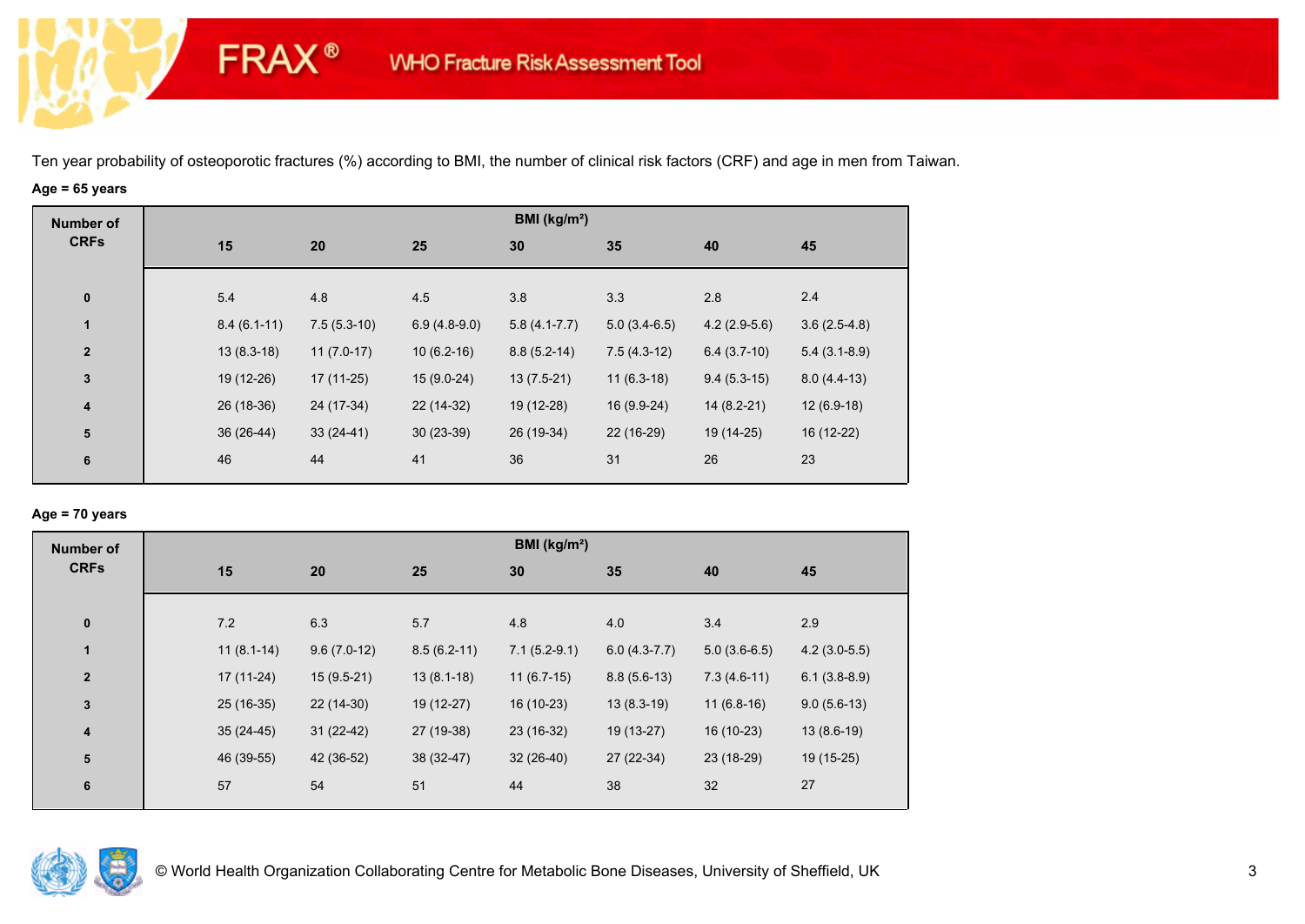# **Age = 75 years**

**FRAX®** 

| <b>Number of</b>        |             |              |              | BMI (kg/m <sup>2</sup> ) |                |                |                |
|-------------------------|-------------|--------------|--------------|--------------------------|----------------|----------------|----------------|
| <b>CRFs</b>             | 15          | 20           | 25           | 30                       | 35             | 40             | 45             |
|                         |             |              |              |                          |                |                |                |
| $\pmb{0}$               | 9.1         | 8.1          | 7.3          | 6.0                      | 5.0            | 4.2            | 3.5            |
| $\mathbf{1}$            | $15(10-22)$ | $13(9.0-18)$ | $11(8.0-15)$ | $9.1(6.5-12)$            | $7.5(5.3-9.5)$ | $6.2(4.4-7.7)$ | $5.1(3.6-6.3)$ |
| $\mathbf{2}$            | $23(14-35)$ | $20(12-30)$  | $17(11-25)$  | 14 (8.6-20)              | $11(7.1-17)$   | $9.3(5.8-14)$  | $7.6(4.7-11)$  |
| $\mathbf{3}$            | $33(20-48)$ | $30(18-43)$  | 25 (16-36)   | $21(13-30)$              | $17(10-25)$    | $14(8.5-20)$   | $11(6.9-17)$   |
| $\overline{\mathbf{4}}$ | 45 (29-58)  | 41 (27-54)   | $37(24-50)$  | $31(19-43)$              | 26 (16-36)     | $21(13-30)$    | 17 (10-25)     |
| ${\bf 5}$               | 57 (43-66)  | 54 (40-63)   | 50 (37-60)   | 43 (31-53)               | $37(26-46)$    | $31(22-39)$    | $25(18-33)$    |
| 6                       | 68          | 66           | 63           | 56                       | 49             | 42             | 36             |
|                         |             |              |              |                          |                |                |                |

## **Age = 80 years**

| <b>Number of</b>        |             |             |              | BMI (kg/m <sup>2</sup> ) |               |                |                |
|-------------------------|-------------|-------------|--------------|--------------------------|---------------|----------------|----------------|
| <b>CRFs</b>             | 15          | 20          | 25           | 30                       | 35            | 40             | 45             |
| $\pmb{0}$               | 10          | 9.4         | 8.6          | 7.1                      | 5.8           | 4.8            | 3.9            |
| 1                       | 16 (11-26)  | 15 (10-22)  | $13(9.4-18)$ | $11(7.6-15)$             | $8.7(6.1-12)$ | $7.1(5.0-9.4)$ | $5.8(4.0-7.6)$ |
| $\overline{2}$          | 25 (16-38)  | 22 (14-33)  | 20 (13-28)   | 16 (10-23)               | $13(8.2-18)$  | $11(6.6-15)$   | $8.5(5.3-12)$  |
| 3                       | $35(22-49)$ | $32(20-44)$ | 28 (18-39)   | $23(15-33)$              | 19 (12-27)    | 16 (9.4-22)    | $13(7.5-18)$   |
| $\overline{\mathbf{4}}$ | 46 (30-58)  | 43 (28-54)  | $39(27-51)$  | $33(22-44)$              | 27 (18-37)    | $23(14-31)$    | 18 (12-26)     |
| 5                       | $57(42-65)$ | 54 (40-63)  | 51 (37-60)   | 44 (32-53)               | 38 (26-47)    | $32(22-40)$    | 26 (18-34)     |
| 6                       | 67          | 65          | 63           | 56                       | 50            | 43             | 36             |